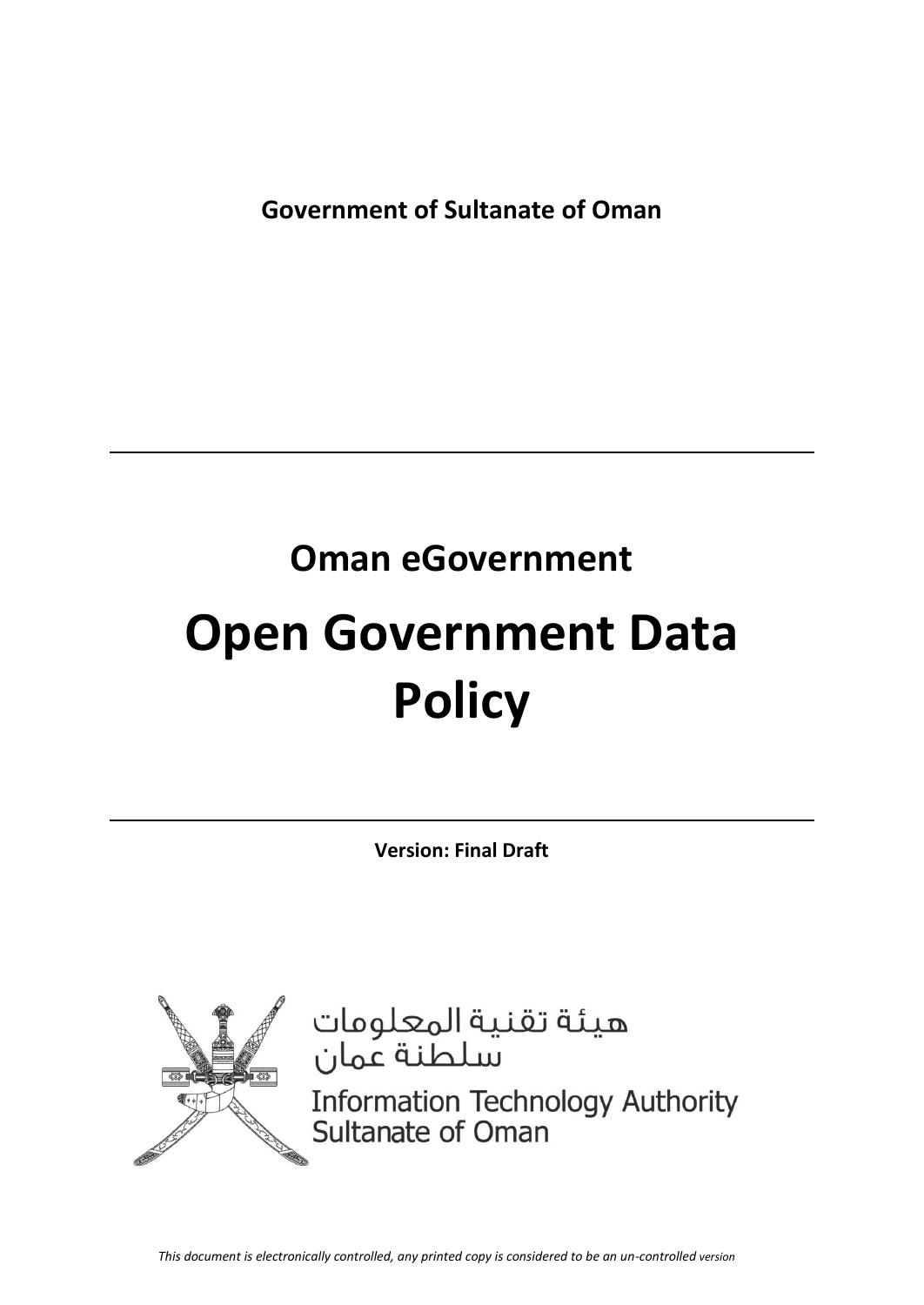

# **Table of Content**

| $\mathbf{1}$ |               |  |  |
|--------------|---------------|--|--|
|              | 1.1           |  |  |
|              | 1.2           |  |  |
|              |               |  |  |
|              | $\mathcal{P}$ |  |  |
|              | 2.1           |  |  |
| 3            |               |  |  |
|              | 3.1           |  |  |
|              |               |  |  |
| 4            |               |  |  |
|              | 4.1           |  |  |
|              | 4.2           |  |  |
| 5.           |               |  |  |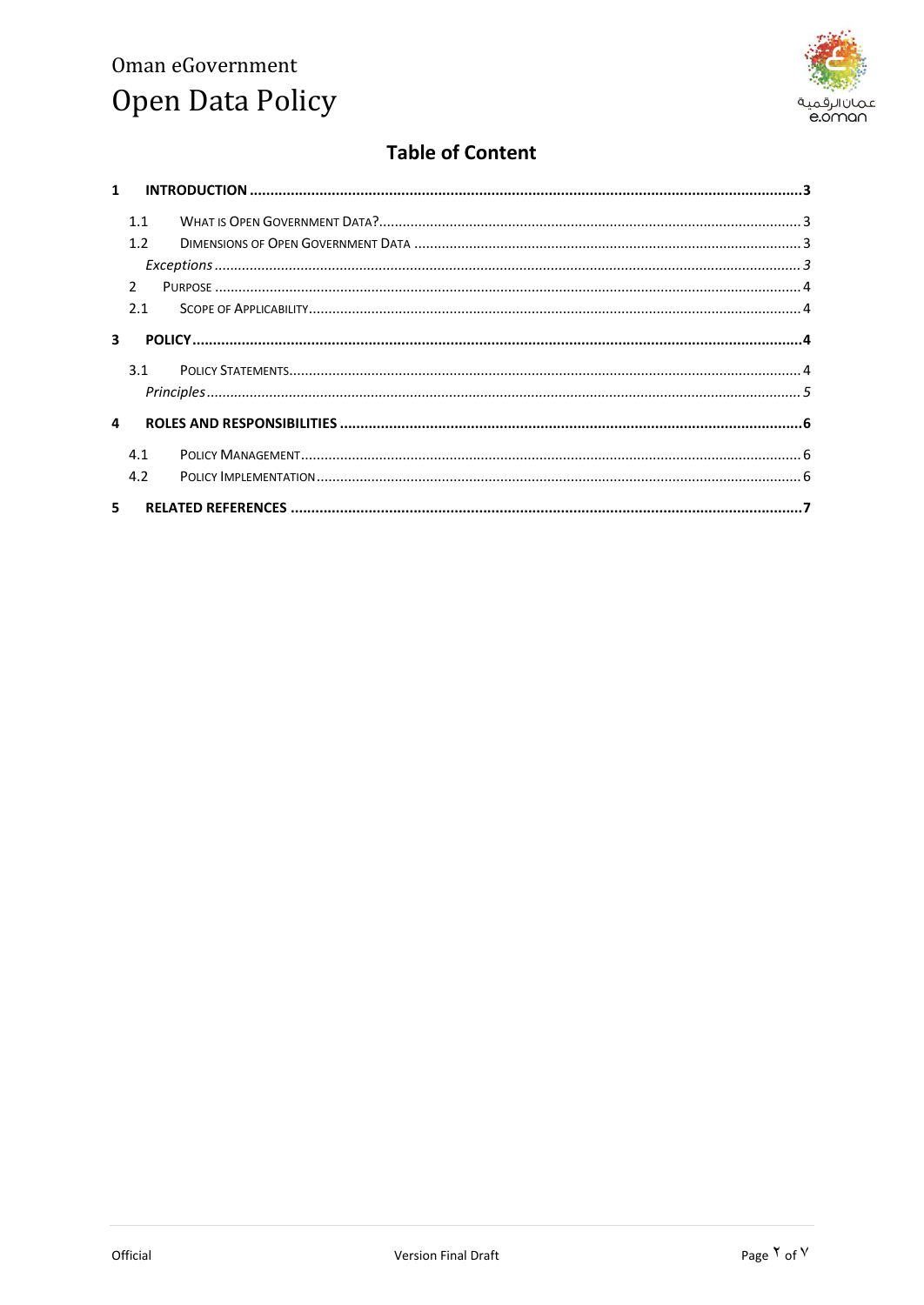

## <span id="page-2-0"></span>**1 INTRODUCTION**

His Majesty's grand vision of transforming Oman into a sustainable knowledge based economy began with setting the economic vision for the Sultanate towards the year  $\gamma \cdot \gamma$  to which the Digital Oman Strategy, endorsed in March  $Y \cdot Y$ , contributes in terms of developing the Oman Digital Society and e-Government.

E-Government refers to the use of Information and Communication Technologies (ICT) as a tool to achieve more efficient government processes, higher quality of public services, and higher citizen engagement. As government agencies transform their process and public services into e-services, they produce, maintain and update huge amount of data electronically. The term '**Open Data**' describes the concept that this data should be made available for public to access, reuse, and redistribute without any restrictions.

Open Data policy provides the basis for public participation and collaboration in the creation of innovative, value-added services.

### <span id="page-2-1"></span>**1.1 What is Open Government Data?**

Open Data is data that can be accessed, reused, and redistributed by anyone, for any purposes, including commercial reuse, free of charge and without any restrictions. Open Data refers to datasets that are held in government databases.

### <span id="page-2-2"></span>**1.1 Dimensions of Open Government Data**

Government agencies such as ministries, municipalities, and other government authorities produce, maintain and update huge amounts of data. Some examples of data include:

- National statistics,
- Budgetary information,
- Geographical data,
- Laws and Regulations, and
- Data about education and transport.

Most of this data could become **Open Data**.

#### <span id="page-2-3"></span>**Exceptions**

There are some kinds of government data which cannot be treated as open data. Exceptions are as under:

- Personal data, that is, data which contain information about specific individual.
- Government data which is classified as sensitive. For example, for reasons of national security.

*[Reference: For Information (data) classification scheme, refer to Royal Decree 114/T · 11 and*  $57/7 \cdot 10$ *]*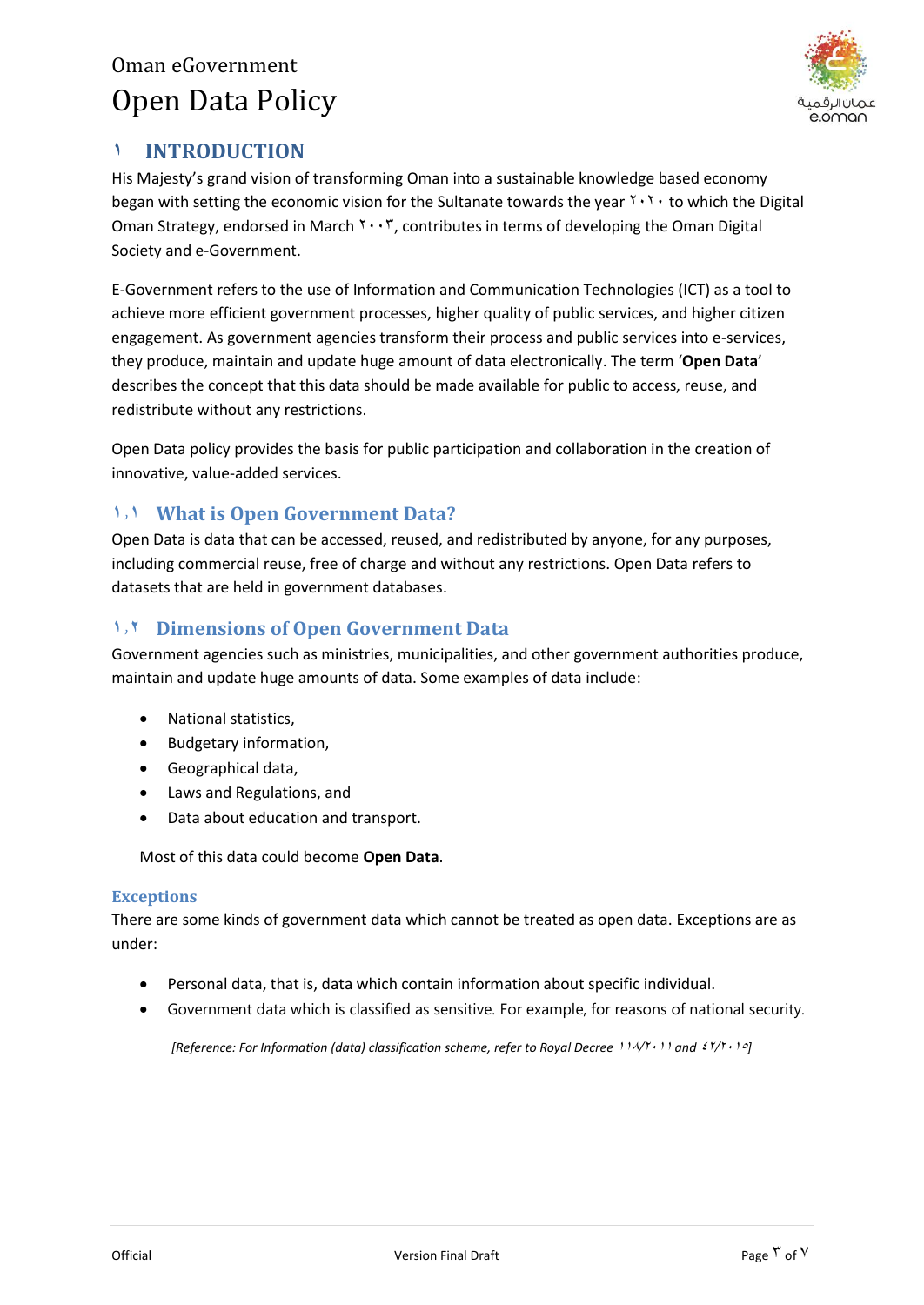

## <span id="page-3-0"></span>**1 Purpose**

Establishing a culture of open data, and applying the right policy settings from when data is first generated or collected, has been shown to deliver benefits to communities and economies across the globe.

The eOman Strategy demands and prioritizes open data; and this Policy aims to assist government agencies across the Sultanate of Oman in embedding open data principles in their operations.

The purpose of this Policy is to:

- · Make explicit the Sultanate of Oman Government's commitment to open data;
- · Help agencies in understanding community and industry priorities for open data;
- · Simplify and facilitate the release of data by Government agencies in Sultanate of Oman;
- · Create a practical policy framework that enables high-value datasets to be released to the public;
- · To define principles of open data to promote information based culture;
- To increase opportunities for this raw data being used creatively to build innovative applications with a positive economic and social benefit to the public.

This Policy helps facilitate implementation of best practice open data principles across the public sector in the Sultanate of Oman.

### <span id="page-3-1"></span>**1.1 Scope of Applicability**

This Policy applies to all Government Agencies and Statutory Bodies in Sultanate of Oman.

Target audiences for the policy itself include government agencies, NGOs, academia, industry (including ICT developers) and members of the public who are interested in or have a specific use for government data.

## <span id="page-3-2"></span>**3 POLICY**

#### <span id="page-3-3"></span>**3.1 Policy Statements**

We are working to make sure that all government agencies in Sultanate of Oman commit to releasing high value government data (open data) actively to increase opportunities for this raw data being used creatively to build innovative applications with a positive economic and social benefit to the public. Agencies are required to release open data in accordance with the principles set forth in this policy.

Government Agencies are required to create and maintain Data Inventory that accounts for all data assets created or collected by the agency. This includes, but is not limited to, data assets used in the agency's information systems. After creating the Inventory, agencies should continually improve the usefulness of the Inventory by expanding, enriching, and opening the Inventory.

It is the policy of Government of Sultanate of Oman that government agencies must publish their open data for public use on their websites (should be .om domain), or, on National Data Portal (url).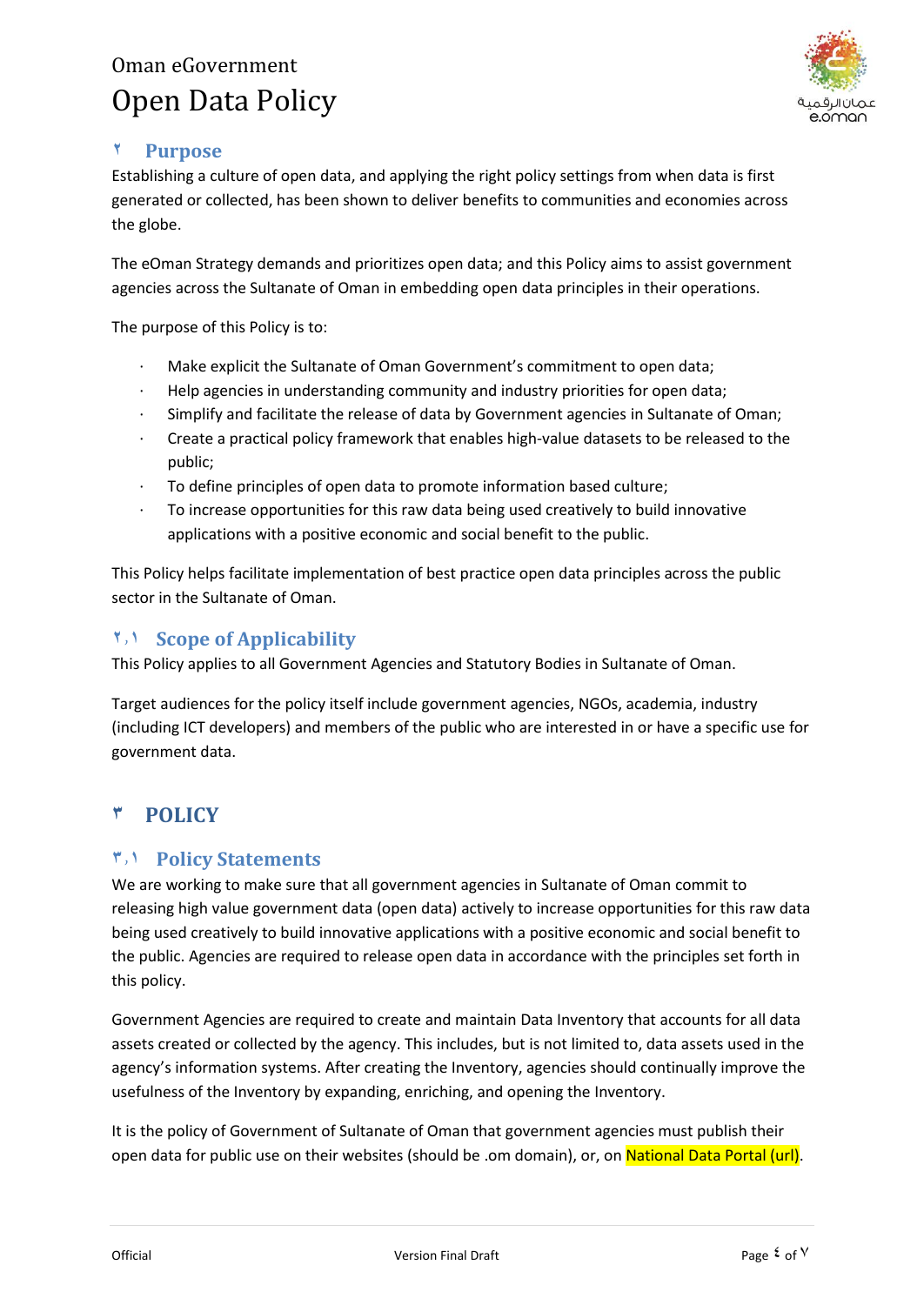

Agencies should also establish a process or platform for the public to request certain datasets from the Data Inventory to be published as open data. Agencies should perform due diligence while responding to such requests to publish datasets as open data.

## <span id="page-4-0"></span>**3.1 Principles**

The principles by which open data will be governed, managed and operated are:

- 1. **Complete:** Datasets released by the government should be as complete as possible, reflecting the entirety of what is recorded about a particular subject. All raw information from a dataset should be released to the public, except to the extent necessary to comply with valid privacy or security requirements regarding the release of personally identifiable information. Metadata that defines and explains the raw data should be included as well, along with formulas and explanations for how derived data was calculated. Doing so will permit users to understand the scope of information available and examine each data item at the greatest possible level of detail.
- 2. **Primary**: Datasets released by the government should be primary source data, with the highest possible level of granularity, not in aggregate or modified forms.
- 3. **Timely:** Datasets released by the government agencies should be available to the public in a timely fashion (at least on annual basis). Whenever feasible, information collected by the government should be released as quickly as it is gathered and collected. Priority should be given to data whose utility is time sensitive. Real-time information updates would maximize the utility the public can obtain from this information.
- 5. **Permanent:** Datasets are available permanently (information made available should remain available) with appropriate version tracking and archiving over time. There should be proper indication that an alteration has been made. (Refer to data retention as per archive law - Royal Decree  $7 \cdot / 7 \cdot \cdot \cdot$
- <sup>o</sup>. **Accessible**: Datasets released by the government should be accessible (ability to locate and download content) easily. Providing an interface for users to download all of the information stored in a database at once (known as "bulk" access) and the means to make specific calls for data through an Application Programming Interface (API) make data much more readily accessible.
- 7. **Machine process-able**: Datasets should be reasonably structured to allow automated processing and available in machine friendly formats. Information shared in the widely used PDF format, for example, is very difficult for machines to parse. Thus, information should be stored in widely used file formats (CSV,XLS, JSON, XML, etc.) that easily lend themselves to machine processing. These files should be accompanied by documentation related to the format and how to use it in relation to the data.
- 7. **Trusted:** Published content should be digitally signed or include attestation of publication/creation date, authenticity, and integrity. Digital signatures help the public validate the source of the data they find so that they can trust that the data has not been modified since it was published.
- $\wedge$ . **Documented**: Documentation about the data sets, format and meaning of data goes a long way to making the data useful. The principles state that Government websites must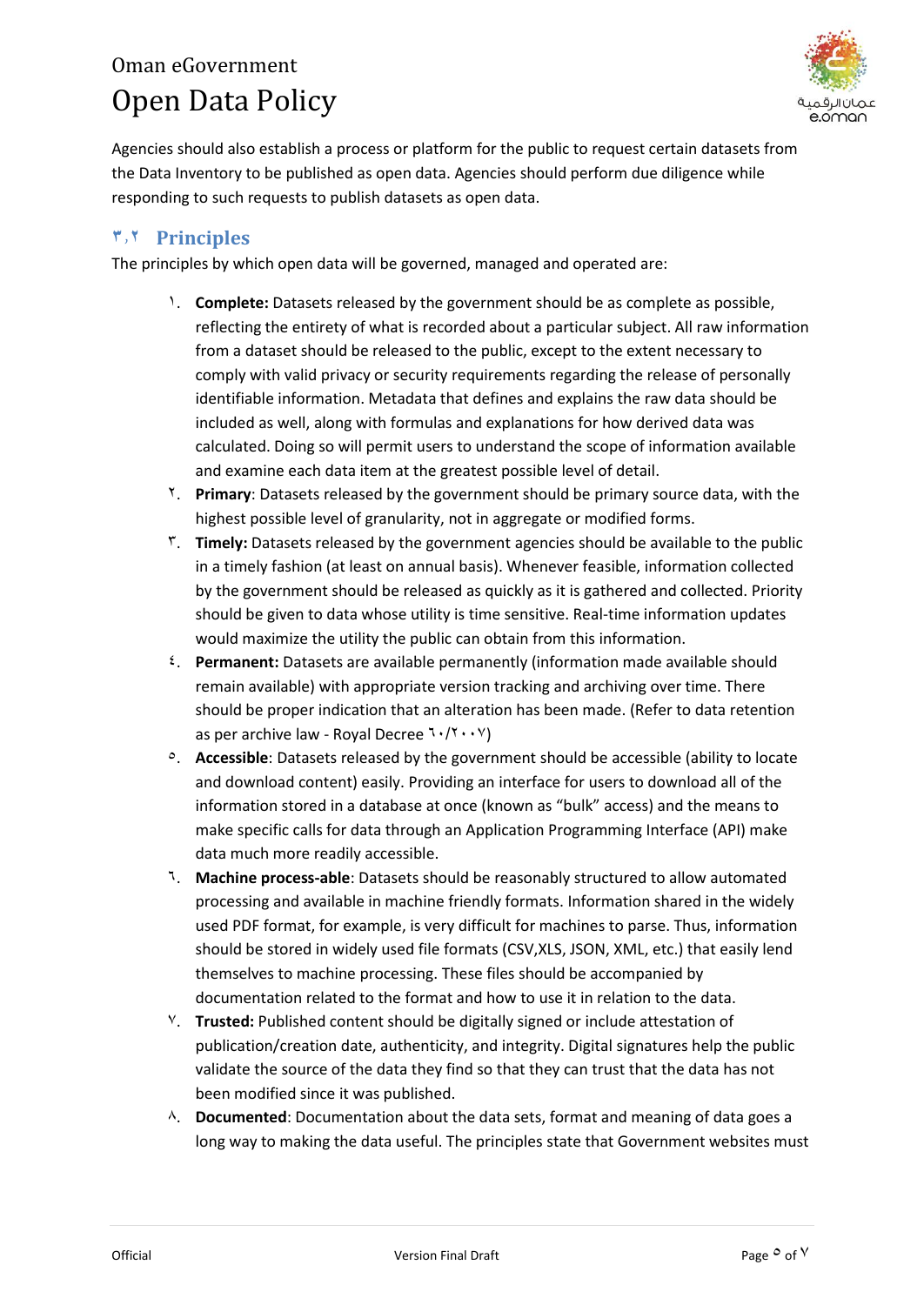

provide users with sufficient information to make assessments about the meaning, accuracy and currency of information published.

- 9. **Non-discriminatory:** Datasets are available to anyone, at any time without having to identify themselves (with no requirement of registration) or provide any justification for accessing open datasets.
- 12. **Non-proprietary**: Datasets are available in a format over which no entity has exclusive control (data can be accessed without the need for a software license).
- 11. **License-free:** Datasets are available with no restrictions on dissemination and are not subject to any copyright, patent, trademark or trade secret regulation. Maximal openness includes clearly labeling public information as a work of the government and available without restrictions on use as part of the public domain. Government agencies use Open Data licenses to clearly explain the conditions under which their data may be used. Examples include: Creative Commons, the Open Database License, and The World Bank Terms of Use.

*Note* <sup>1</sup>*: These principles describe what open data looks like when it meets best practice requirements.*

*Note* 2*: Resourcing implications can affect an agency's ability to fully implement every principle with respect to all datasets, and so high-value datasets should be identified as the priority for standardization and release first.*

*Note*  $\ddot{r}$ : These principles are defined in UN Guidelines on Open Government Data

## <span id="page-5-0"></span>**4 Roles and Responsibilities**

#### <span id="page-5-1"></span>**4.1 Policy Management**

- <sup>1</sup> This policy is approved by [relevant authority, may be cabinet of ministers!]
- 2 Creation and maintenance of this Open Data Policy is vested with the Information Technology Authority (ITA).
- $\tilde{a}$  NCSI has the overall responsibility for facilitating the implementation of the Open Data Policy and providing advice and guidance to all government agencies, and target audience. (refer to Royal Decree  $\frac{\epsilon \cdot}{\lambda}$ ,  $\frac{\epsilon \cdot}{\lambda}$  establishing NCSI)

#### <span id="page-5-2"></span>**4.1 Policy Implementation**

All government agencies and target audience are responsible for implementing, complying and reporting improvements in Data Sharing arrangements in relation to this policy.

| <b>Agency Actions and Reporting Requirements</b>                   | <b>Target</b>        |
|--------------------------------------------------------------------|----------------------|
|                                                                    | <b>Date</b>          |
| Nominate Point Of Contact and clarify/establish roles and          | $\frac{1}{2}$ months |
| $\bullet$                                                          | after the            |
| responsibilities for overall data management, as well as promoting | Publication of       |
| efficient and effective release of OGD.                            | Policy.              |
| Develop Data Publication Process                                   | $\frac{1}{2}$ months |
| $\bullet$                                                          | after the            |